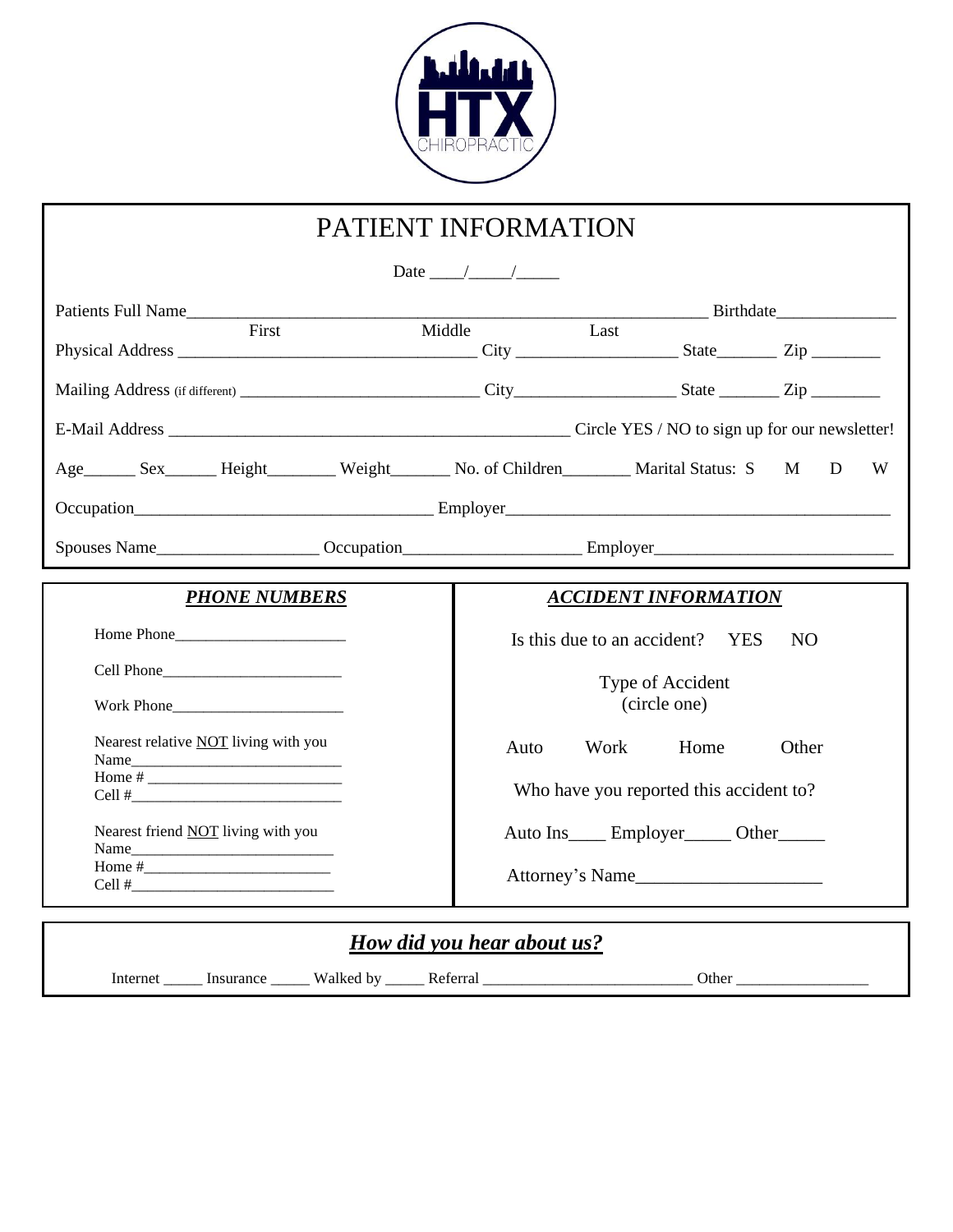### *HEALTH HISTORY*

*Please complete this questionnaire. Your answers will help us determine if chiropractic can help you. If we do not sincerely believe your condition will respond satisfactorily, we will not accept your case. Thank you.*

*Please check all the appropriate boxes for any of the following symptoms which you now have or have had previously. It is very important that we have all the facts about your health before we treat you. THIS FORM IS CONFIDENTIAL.*

| $\Box$ AIDS/HIV<br>□ Alcoholism<br>$\Box$ Allergy Shots<br>□ Anemia<br>□ Anorexia<br>$\Box$ Appendicitis<br>$\Box$ Arthritis<br>□ Asthma<br>□ Bleeding Disorders<br>□ Breast Lump<br>□ Bronchitis<br>$\square$ Bulimia<br>□ Cancer      | $\Box$ Cataracts<br>□ Chemical Dependency<br>□ Chicken Pox<br>□ Depression<br>□ Diabetes<br>□ Emphysema<br>$\Box$ Epilepsy<br>$\Box$ Fractures<br>□ Glaucoma<br>□ Goiter<br>□ Gonorrhea<br>□ Gout<br>□ Heart Disease | $\Box$ Hepatitis<br>□ Hernia<br>□ Herniated Disc<br>$\Box$ Herpes<br>□ High Cholesterol<br>□ Kidney Disease<br>□ Liver Disease<br>$\Box$ Measles<br>□ Miscarriage<br>□ Mononucleosis<br>$\Box$ Mumps | □ Multiple Sclerosis              | $\Box$ Osteoporosis<br>□ Pacemaker<br>□ Parkinson's Disease<br>$\Box$ Pinched Nerve<br>□ Pneumonia<br>$\Box$ Polio<br>□ Prostate Problems<br>$\Box$ Prosthesis<br>□ Migraine Headaches □ Psychiatric care<br>$\Box$ Rheumatoid Arthritis<br>□ Rheumatic Fever<br>□ Scarlet Fever<br>□ Stroke | $\Box$ Suicide Attempt<br>□ Thyroid Problems<br>□ Tonsillitis<br>$\Box$ Tuberculosis<br>□ Tumors, Growths<br>□ Typhoid Fever<br>$\Box$ Ulcers<br>□ Vaginal Infections<br>D Venereal Disease<br>□ Whooping Cough<br>□ Other___________ |  |
|-----------------------------------------------------------------------------------------------------------------------------------------------------------------------------------------------------------------------------------------|----------------------------------------------------------------------------------------------------------------------------------------------------------------------------------------------------------------------|------------------------------------------------------------------------------------------------------------------------------------------------------------------------------------------------------|-----------------------------------|----------------------------------------------------------------------------------------------------------------------------------------------------------------------------------------------------------------------------------------------------------------------------------------------|---------------------------------------------------------------------------------------------------------------------------------------------------------------------------------------------------------------------------------------|--|
|                                                                                                                                                                                                                                         |                                                                                                                                                                                                                      |                                                                                                                                                                                                      |                                   |                                                                                                                                                                                                                                                                                              |                                                                                                                                                                                                                                       |  |
|                                                                                                                                                                                                                                         |                                                                                                                                                                                                                      |                                                                                                                                                                                                      |                                   |                                                                                                                                                                                                                                                                                              |                                                                                                                                                                                                                                       |  |
|                                                                                                                                                                                                                                         |                                                                                                                                                                                                                      |                                                                                                                                                                                                      |                                   |                                                                                                                                                                                                                                                                                              |                                                                                                                                                                                                                                       |  |
|                                                                                                                                                                                                                                         |                                                                                                                                                                                                                      |                                                                                                                                                                                                      |                                   |                                                                                                                                                                                                                                                                                              |                                                                                                                                                                                                                                       |  |
|                                                                                                                                                                                                                                         |                                                                                                                                                                                                                      |                                                                                                                                                                                                      |                                   |                                                                                                                                                                                                                                                                                              |                                                                                                                                                                                                                                       |  |
| Have you ever seen a chiropractor before? $\Box$ YES $\Box$ NO If YES, who & when?<br>Did it help? $\Box$ YES $\Box$ NO<br>Describe your NORMAL work activity: □ SITTING<br>$\Box$ STANDING<br>$\Box$ LIGHT LABOR<br>$\Box$ HEAVY LABOR |                                                                                                                                                                                                                      |                                                                                                                                                                                                      |                                   |                                                                                                                                                                                                                                                                                              |                                                                                                                                                                                                                                       |  |
|                                                                                                                                                                                                                                         |                                                                                                                                                                                                                      |                                                                                                                                                                                                      |                                   | <b>FAMILY HISTORY</b>                                                                                                                                                                                                                                                                        |                                                                                                                                                                                                                                       |  |
|                                                                                                                                                                                                                                         | <b>HABITS</b>                                                                                                                                                                                                        |                                                                                                                                                                                                      |                                   |                                                                                                                                                                                                                                                                                              |                                                                                                                                                                                                                                       |  |
| Smoking- $\Box$ YES $\Box$ NO # per day ________ How long _______                                                                                                                                                                       |                                                                                                                                                                                                                      |                                                                                                                                                                                                      | Mother                            | Diabetes Heart Kidney Cancer Back                                                                                                                                                                                                                                                            |                                                                                                                                                                                                                                       |  |
| Alcohol- $\Box$ YES $\Box$ NO # per day _______ How long ______                                                                                                                                                                         |                                                                                                                                                                                                                      |                                                                                                                                                                                                      | Father                            |                                                                                                                                                                                                                                                                                              |                                                                                                                                                                                                                                       |  |
| Caffeine- $\Box$ YES $\Box$ NO # per day _______ How long ______                                                                                                                                                                        |                                                                                                                                                                                                                      |                                                                                                                                                                                                      | <b>Brothers</b><br><b>Sisters</b> |                                                                                                                                                                                                                                                                                              |                                                                                                                                                                                                                                       |  |
|                                                                                                                                                                                                                                         |                                                                                                                                                                                                                      |                                                                                                                                                                                                      | Children                          |                                                                                                                                                                                                                                                                                              |                                                                                                                                                                                                                                       |  |
| Date of last medical exam?                                                                                                                                                                                                              |                                                                                                                                                                                                                      |                                                                                                                                                                                                      |                                   |                                                                                                                                                                                                                                                                                              |                                                                                                                                                                                                                                       |  |
|                                                                                                                                                                                                                                         |                                                                                                                                                                                                                      |                                                                                                                                                                                                      |                                   |                                                                                                                                                                                                                                                                                              |                                                                                                                                                                                                                                       |  |
| Are you pregnant?                                                                                                                                                                                                                       |                                                                                                                                                                                                                      | Nursing?                                                                                                                                                                                             |                                   |                                                                                                                                                                                                                                                                                              | <b>Birth Control?</b>                                                                                                                                                                                                                 |  |
|                                                                                                                                                                                                                                         |                                                                                                                                                                                                                      | $\Box$ YES $\Box$ NO                                                                                                                                                                                 |                                   |                                                                                                                                                                                                                                                                                              | $\Box$ YES $\Box$ NO                                                                                                                                                                                                                  |  |
| Please circle your stress level:                                                                                                                                                                                                        |                                                                                                                                                                                                                      |                                                                                                                                                                                                      |                                   |                                                                                                                                                                                                                                                                                              |                                                                                                                                                                                                                                       |  |
| Low 1 2 3 4 5 High<br><b>WORK</b><br><b>FAMILY</b><br>FINANCIAL PAIN<br>Cause:                                                                                                                                                          |                                                                                                                                                                                                                      |                                                                                                                                                                                                      |                                   |                                                                                                                                                                                                                                                                                              |                                                                                                                                                                                                                                       |  |
| Intensity?<br>Do you exercise?<br>$\Box$ NONE<br>$\Box$ OCCASIONALLY $\quad \Box$ DAILY<br>$\Box$ Intense<br>$\Box$ Light<br>$\Box$ Moderate                                                                                            |                                                                                                                                                                                                                      |                                                                                                                                                                                                      |                                   |                                                                                                                                                                                                                                                                                              |                                                                                                                                                                                                                                       |  |
|                                                                                                                                                                                                                                         |                                                                                                                                                                                                                      |                                                                                                                                                                                                      |                                   |                                                                                                                                                                                                                                                                                              |                                                                                                                                                                                                                                       |  |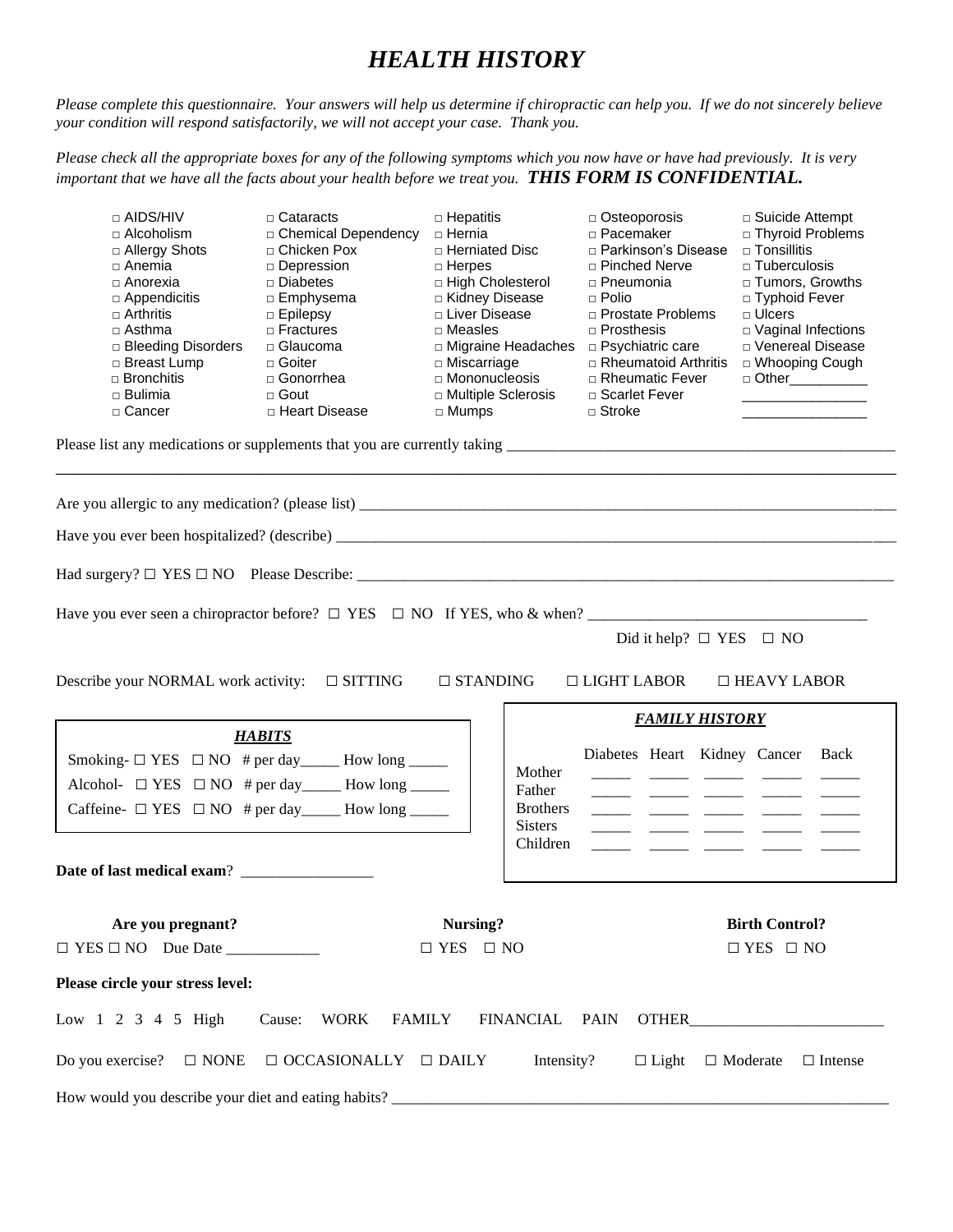#### *TELL US WHY YOU ARE HERE TODAY*

|                                                                                                                 | Which activities are difficult to perform? $\Box$ Sitting $\Box$ Standing $\Box$ Walking $\Box$ Bending $\Box$ Lying down $\Box$ Other |  |  |  |
|-----------------------------------------------------------------------------------------------------------------|----------------------------------------------------------------------------------------------------------------------------------------|--|--|--|
|                                                                                                                 | Have you ever experienced similar symptoms in the past? $\Box$ YES $\Box$ NO How long ago?                                             |  |  |  |
|                                                                                                                 |                                                                                                                                        |  |  |  |
| Type of pain:                                                                                                   | $\Box$ Sharp $\Box$ Dull $\Box$ Aching $\Box$ Throbbing $\Box$ Numbness $\Box$ Shooting $\Box$ Tingling                                |  |  |  |
|                                                                                                                 |                                                                                                                                        |  |  |  |
|                                                                                                                 |                                                                                                                                        |  |  |  |
|                                                                                                                 | As a result of your symptoms, are you restricted in your ability to perform work and/or daily activities? $\square$ YES $\square$ NO   |  |  |  |
|                                                                                                                 | Do you have any other symptoms that you feel are associated with your current condition?                                               |  |  |  |
| What treatment have you received for this condition? $\Box$ Chiropractic $\Box$ Physical Therapy $\Box$ Surgery | $\Box$ Medication                                                                                                                      |  |  |  |
|                                                                                                                 |                                                                                                                                        |  |  |  |
| List any accidents and/or falls and their dates:                                                                |                                                                                                                                        |  |  |  |
|                                                                                                                 |                                                                                                                                        |  |  |  |
|                                                                                                                 |                                                                                                                                        |  |  |  |
|                                                                                                                 |                                                                                                                                        |  |  |  |
|                                                                                                                 |                                                                                                                                        |  |  |  |
|                                                                                                                 |                                                                                                                                        |  |  |  |
| Have you ever had any spinal taps or spinal injections? $\Box$ YES                                              | $\Box$ NO                                                                                                                              |  |  |  |
| Have you ever been knocked unconscious?<br>$\Box$ YES                                                           | $\hfill\square$<br>NO                                                                                                                  |  |  |  |
| Have you ever had a lapse of memory?                                                                            | $\Box$ YES $\Box$ NO                                                                                                                   |  |  |  |
|                                                                                                                 | Do you suffer from any other condition other than that for which you are now consulting us?                                            |  |  |  |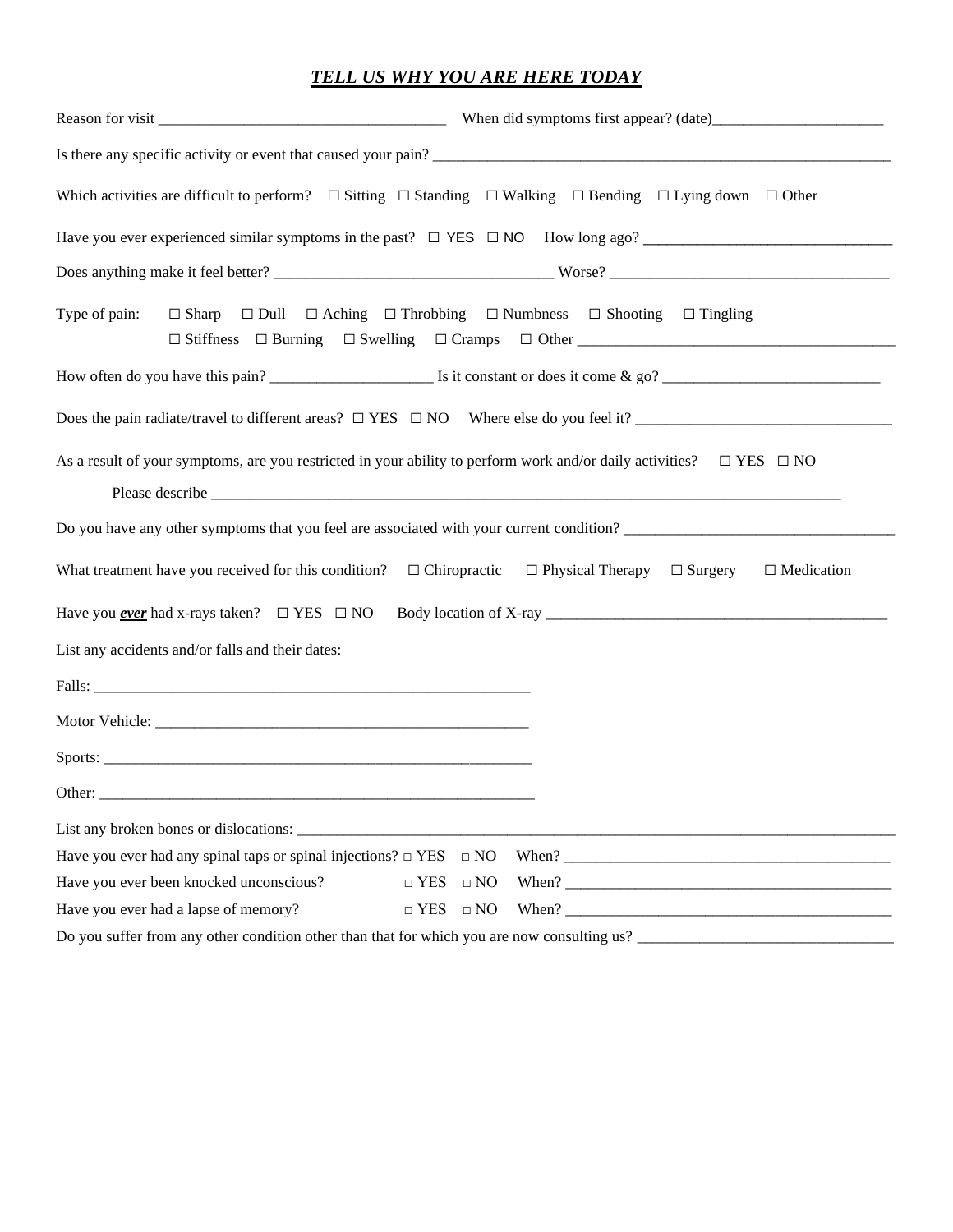# *Services Rendered Agreement*

I understand and agree that health and accident insurance policies are an arrangement between an insurance carrier and myself. I am fully responsible for all charges due for services rendered. All charges must be paid at the time of service. I also understand that if I suspend or terminate my care and treatment, any fees for professional services rendered me will be immediately due and payable. I hereby authorize the Doctor to examine and treat my condition as he deems appropriate through the use of Chiropractic Health Care, and I give authority for these procedures to be performed. The patient also agrees that he/she is responsible for all bills incurred at this office. The Doctor will not be held responsible for any pre-existing medically diagnosed conditions nor any medical diagnosis.

*Patient's signature\_\_\_\_\_\_\_\_\_\_\_\_\_\_\_\_\_\_\_\_\_\_\_\_\_\_\_\_\_\_\_\_\_\_\_\_\_\_\_\_\_\_\_\_\_\_\_\_\_\_\_\_\_\_\_\_\_\_\_\_\_\_\_\_\_Date\_\_\_\_\_\_\_\_\_\_\_\_\_\_\_\_\_\_\_* 

## *CONSENT FORM*

To Our Patients:

Chiropractic examination and therapeutic procedures (including spinal adjustment, heat application, cold application, and manual muscle therapy) are considered safe and effective methods of care. Occasionally, however, complications may arise. Any procedure intended to help may have complications. While the chances of experiencing complications are small, it is the practice of this clinic to inform our patients about them. Side effects include, but are not limited to, soreness, inflammation, soft tissue injury, and temporary worsening of symptoms. More serious complications are extremely rare and their association with spinal adjustments (manipulation) is debated. These complications include injury to the arteries in the neck which may be associated with stroke and serious neurologic impairment, injuries to the spinal discs, and spinal fractures. Serious complications are estimated to be in the range of .5 – 2 incidents per million adjustments for adjustments of the neck, and 1 per million for adjustments of the low back.

I have read and understand the above statements regarding treatment side-effects. I also understand that there is no *guarantee or warranty for a specific cure or result.*

Patient signature Date Date of the Date of the Date of the Date of the Date of the Date of the Date of the Date of the Date of the Date of the Date of the Date of the Date of the Date of the Date of the Date of the Date of

Please read the following carefully and initial each statement.

I understand that if I have any prosthetics or surgical implants (including breast implants, an artificial joint, etc.), I should discuss this with the chiropractic physician because it may affect care. I understand that I play an important role in my own health care. Just as a patient can choose to discontinue care at any time, HTX Chiropractic reserves the right to terminate a doctor-patient relationship if a patient is continually unable to comply with reasonable treatment plans.